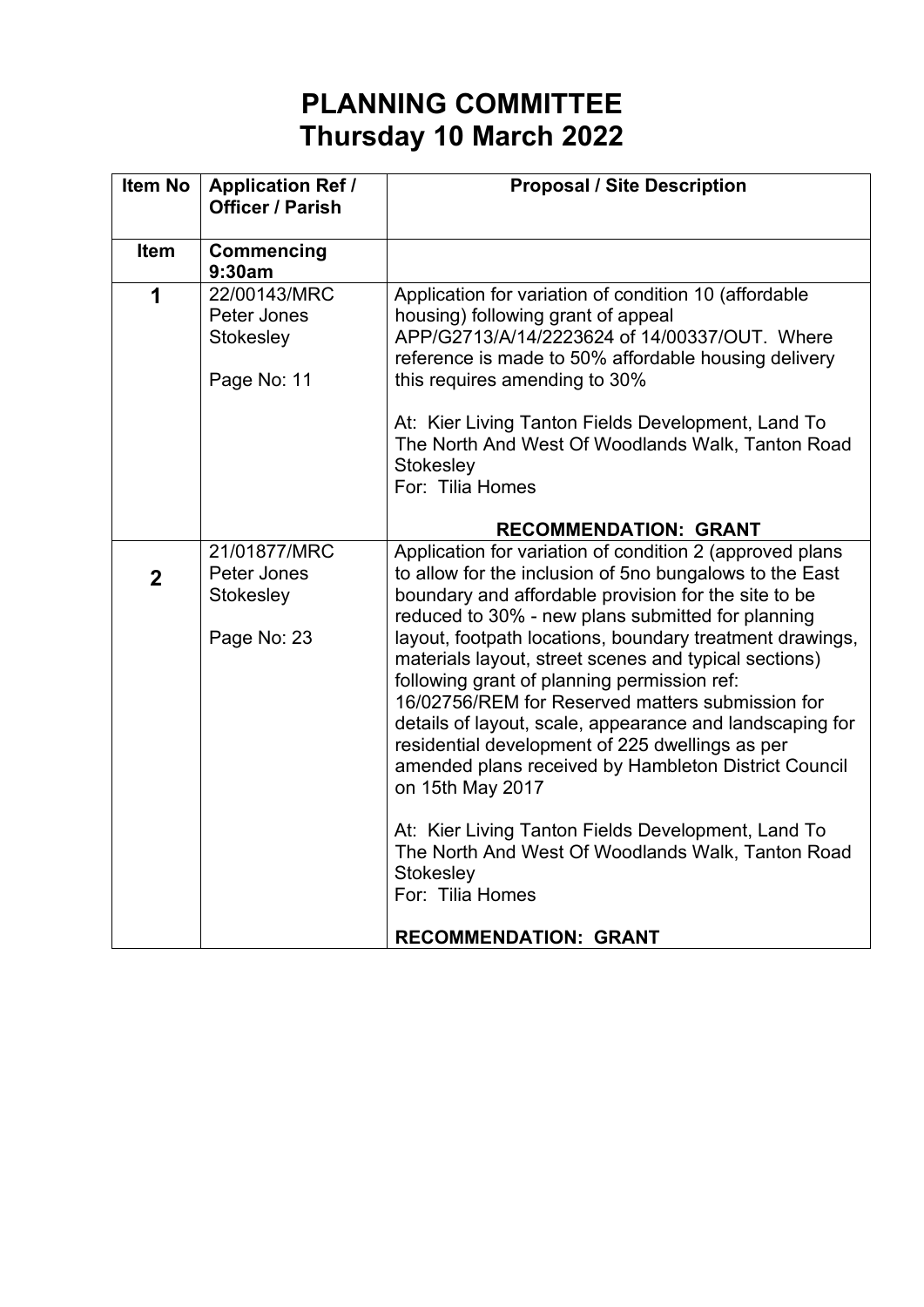| <b>Item No</b> | <b>Application Ref /</b><br><b>Officer / Parish</b> | <b>Proposal / Site Description</b>                                                                          |
|----------------|-----------------------------------------------------|-------------------------------------------------------------------------------------------------------------|
|                |                                                     |                                                                                                             |
|                | Commencing                                          |                                                                                                             |
| 3              | 13:30pm<br>21/02710/MRC                             | Variation to condition Two and Three of                                                                     |
|                | Marc Pearson                                        | 21/00446/FUL - Construction of a single                                                                     |
|                | Alne                                                | storey extension to existing farm and caravan                                                               |
|                |                                                     | park office (circa 48 sq m) to provide fully                                                                |
|                | Page No: 41                                         | accessible entrance lobby, reception and cafe<br>area, disabled parking and cycle shelter.                  |
|                |                                                     |                                                                                                             |
|                |                                                     | At: Home Farm, Monk Green, Alne                                                                             |
|                |                                                     | For: Mr and Mrs John and Rachel Price and<br>Mrs Ann Whiteley                                               |
|                |                                                     |                                                                                                             |
|                |                                                     | <b>RECOMMENDATION: REFUSE</b>                                                                               |
| 4              | 20/02429/REM                                        | Reserved matters application attached to Planning                                                           |
|                | Marc Pearson<br><b>Carlton Miniott</b>              | Application 19/01069/OUT - Outline application with<br>some matters reserved (considering access) for up to |
|                |                                                     | five residential dwellings                                                                                  |
|                | Page No: 45                                         |                                                                                                             |
|                |                                                     | At: Land East of Tree Tops, Carlton Road, Carlton                                                           |
|                |                                                     | <b>Miniott</b><br>For: Mr M Hurrell                                                                         |
|                |                                                     |                                                                                                             |
|                |                                                     | <b>RECOMMENDATION: GRANT</b>                                                                                |
| 5              | 21/02800/FUL                                        | Retrospective change of use of land and a barn to                                                           |
|                | <b>Nathan Puckering</b><br>Deighton                 | residential use                                                                                             |
|                |                                                     | At: East Field Barn, Deighton                                                                               |
|                | Page No: 51                                         | For: Liam Snowden                                                                                           |
|                |                                                     | <b>RECOMMENDATION: REFUSE</b>                                                                               |
| 6              | 22/00154/FUL                                        | Application for alterations to change the appearance of                                                     |
|                | <b>Nathan Puckering</b>                             | the Brise Soleil shading to the building                                                                    |
|                | Stokesley                                           |                                                                                                             |
|                | Page No: 57                                         | At: Hambleton District Council, Springboard Business<br>Centre, 24 Ellerbeck Way, Stokesley Business Park,  |
|                |                                                     | Stokesley                                                                                                   |
|                |                                                     | For: Hambleton District Council                                                                             |
|                |                                                     | <b>RECOMMENDATION: GRANT</b>                                                                                |